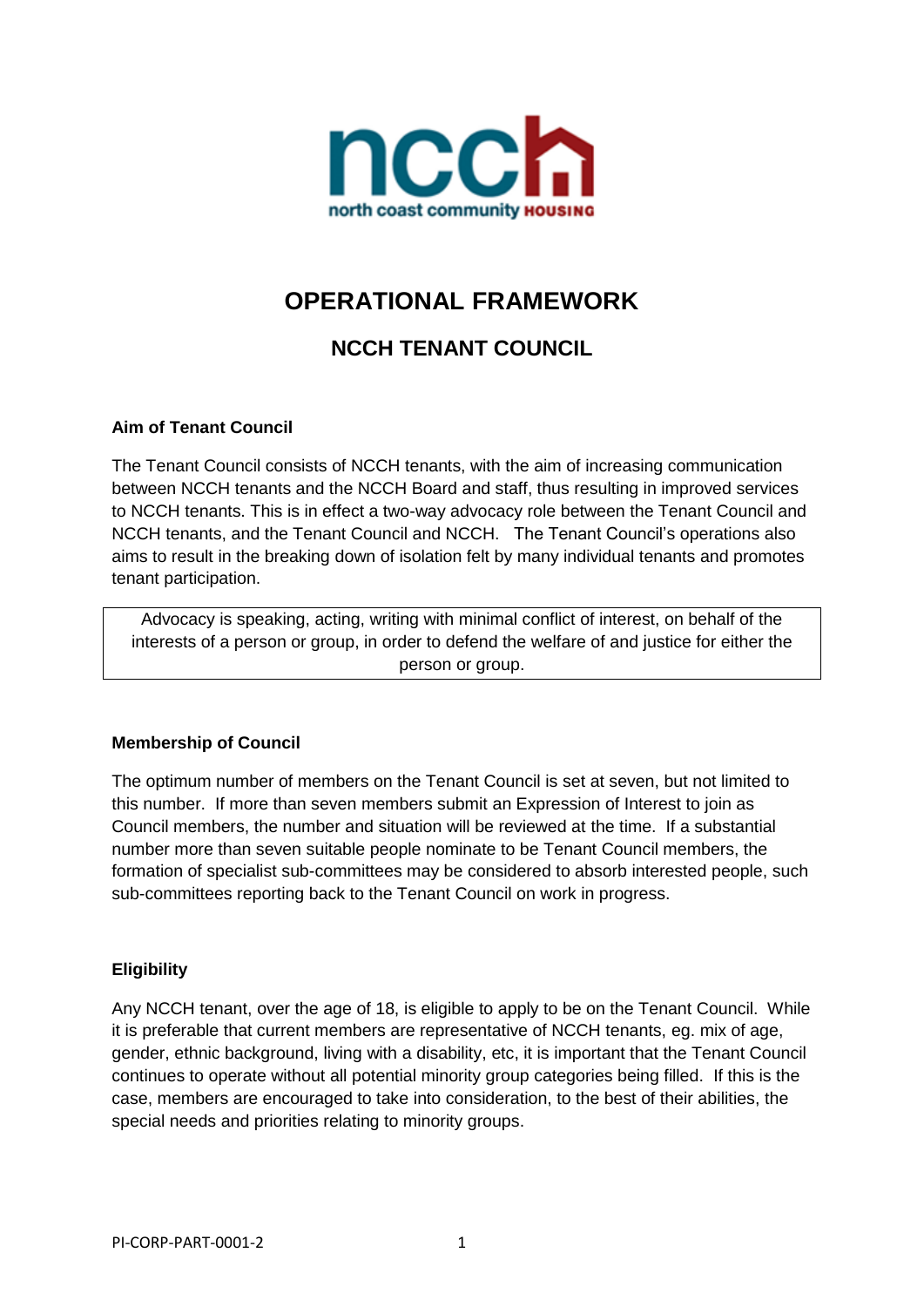It will always be an aim of the Tenant Council to have a mix of skills and acumen across the members. However, the lack of individual skills in a particular area will not preclude membership being granted. NCCH has a commitment to upskilling Tenant Councillors in areas in which they have a need or interest to gain additional skills and will do so on a regular basis, according to need and training opportunities. It is preferable that prospective members have access to electronic email. Suggested Tenant Councillor skills include:

| Listening skills             | Public speaking |
|------------------------------|-----------------|
| <b>Facilitating meetings</b> | Team building   |
| Organisational skills        | Computer skills |
|                              | Sense of humour |

Over time, it is envisaged Tenant Council members will build up a suite of information regarding NCCH and relevant issues, such as information on maintenance, emergency numbers, services provided, staff/contact numbers, handbook, newsletter, etc.

## **Recruitment to Tenant Council**

Every opportunity is to be taken to promote the Tenant Council and recruit new members, to bring the number of Councillors to seven (or more), and maintain this number*.* Promotion of the Tenant Council and recruitment opportunities includes:

- NCCH website
- Tenant Forums
- Tenancy Managers
- NCCH Newsletter
- Welcome Kit for new tenants
- Tenant Council Fact Sheet
- Induction for new staff (Tenant Participation Module)
- Christmas Party

## **Tenure of position**

Tenant Council members will be appointed for a three year period, at the end of which members can renominate for a further three year period. There will be no maximum term for Tenant Council members. The following timeline and member appointment is recommended:

| End of 2014 | 2 new members appointed (bringing total to 7) for a 3 year term     |
|-------------|---------------------------------------------------------------------|
| End of 2015 | 2 existing members resign and renominate for a further 3 year term  |
| End of 2016 | 3 existing members resign and renominate for a further 3 year term  |
| End of 2017 | 2 members new in 2014 resign and renominate for further 3 year term |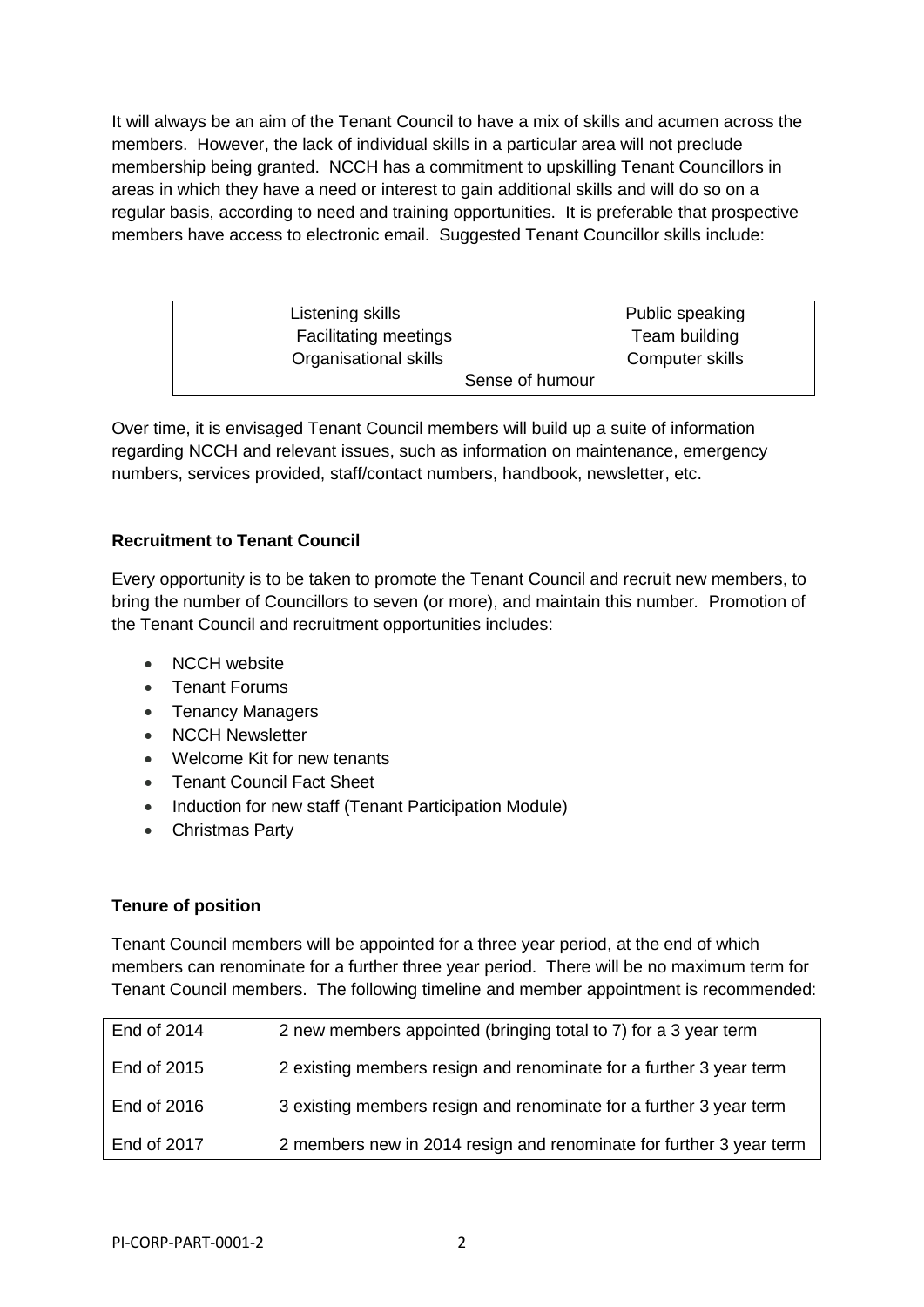## **Elections**

Elections to the NCCH Tenant Council will be held at the end of each calendar year to coincide with the NCCH AGM. Voting will be non-compulsory and all NCCH tenants over the age of 18 will be able to both nominate as a candidate and vote in the Tenant Council elections. Elections will be advertised in the Newsletter and with AGM material.

Note: If a position becomes vacant on the Tenant Council before the time of elections, a casual appointment may be made by NCCH, with the approval of current Tenant Councillors, for the remainder of the year. At the time of elections, the person appointed casually must stand down and nominate to be elected for a three year term, in line with member appointment guidelines.

#### **Induction period**

An induction period of six months will apply to all new Tenant Council members. This will enable new Councillors to attend three bi-monthly meetings, during which time a range of issues will be discussed, providing the opportunity for a new member to become familiar with business considered by the Tenant Council. New members will also have the opportunity to meet other NCCH tenants in the different locations where meetings are held. During the induction period, new Councillors will be equally responsible and accountable as other Tenant Councillors in terms of adhering to confidentiality agreements and other conditions agreed to at time of induction. These agreements and conditions will be signed off by each new Councillor and records kept accordingly by NCCH.

## **Code of Conduct**

Tenant Council Members shall agree to abide by the Code of Conduct – see Appendix A and will be expected to sign the Code of Conduct at the beginning of their induction period.

#### **Office Bearers**

The Tenant Council is a self-regulating entity, with members self-selecting which roles they feel confident to undertake according to skills and availability. The process for appointment of office bearers shall be implemented in two stages, as follows:

**Stage 1** - Appointment of office bearers shall continue to be an informal process until the 2015 Tenant Council elections. The role of meeting facilitator (unofficial chairperson) and minute taker (unofficial secretary) can be rotated amongst members over the course of the next 18 months, after which time Stage 2 in the process for appointment of office bearers shall be implemented.

\_\_\_\_\_\_\_\_\_\_\_\_\_\_\_\_\_\_\_\_\_\_\_\_\_\_\_\_\_\_\_\_\_\_\_\_\_\_\_\_\_\_\_\_\_\_\_\_\_\_\_\_\_\_\_\_\_\_\_\_\_\_\_\_\_\_\_\_\_\_\_\_\_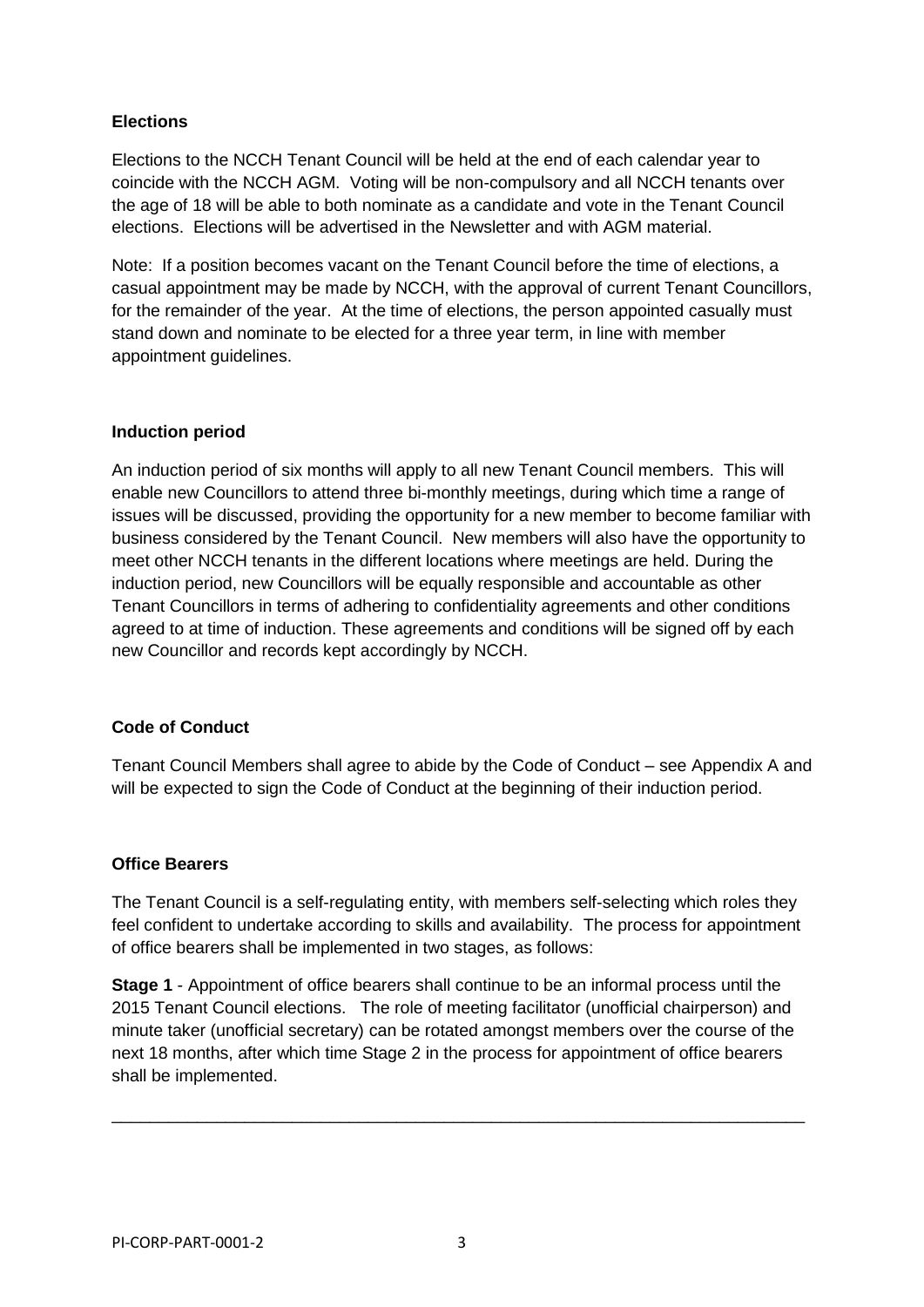**Stage 2 –** Appointment of office bearers will change to a more formal process, with Councillors nominating for and voting on the roles of Chairperson and Secretary. These positions will be fixed for a period of twelve months and have clearly defined roles and responsibilities, as follows:

#### **Chairperson**

The role of Chairperson shall:

- Convene Tenant Council meetings and any Extraordinary Council meetings
- Chair Tenant Council meetings and facilitate the business of the meetings
- Maintain a quorum at all meetings
- Act as the official representative of the Tenant Council or delegate this responsibility
- Follow up decisions made at Council meetings and in consultation with the CEO, to ensure implementation of such decisions
- Be responsible for coordinating the work of other office bearers and members of the Tenant Council

**Term of Office:** (a) The Chairperson (or Vice-Chairperson) will hold office for a period of twelve months from the Council meeting where he/she is elected.

 (b) The Chairperson cannot be re-elected to the same office for more than three (3) consecutive years.

#### **Vice-President**

- If the Chairperson is unable to attend a meeting, the meeting is chaired by the Vice Chairperson or in the absence of the Vice Chairperson, the meeting may elect one of their number as the Chair, or this task may be delegated to another Tenant Council Member by the Chairperson
- The Vice-President is entitled to undertake all of the above responsibilities in the absence of the Chairperson, unless otherwise directed by the Chairperson

#### **Secretary**

The role of the Secretary shall:

- Take minutes at all meetings or ensure that minutes are taken
- Distribute a copy of the minutes to all Tenant Council members and NCCH
- Take responsibility for any Tenant Council correspondence, incoming or outgoing
- Maintain a register of Tenant Council Members and note changes to appointments

The Secretary shall also be appointed for a period of twelve months and cannot be reelected to the same office for more than three (3) consecutive years.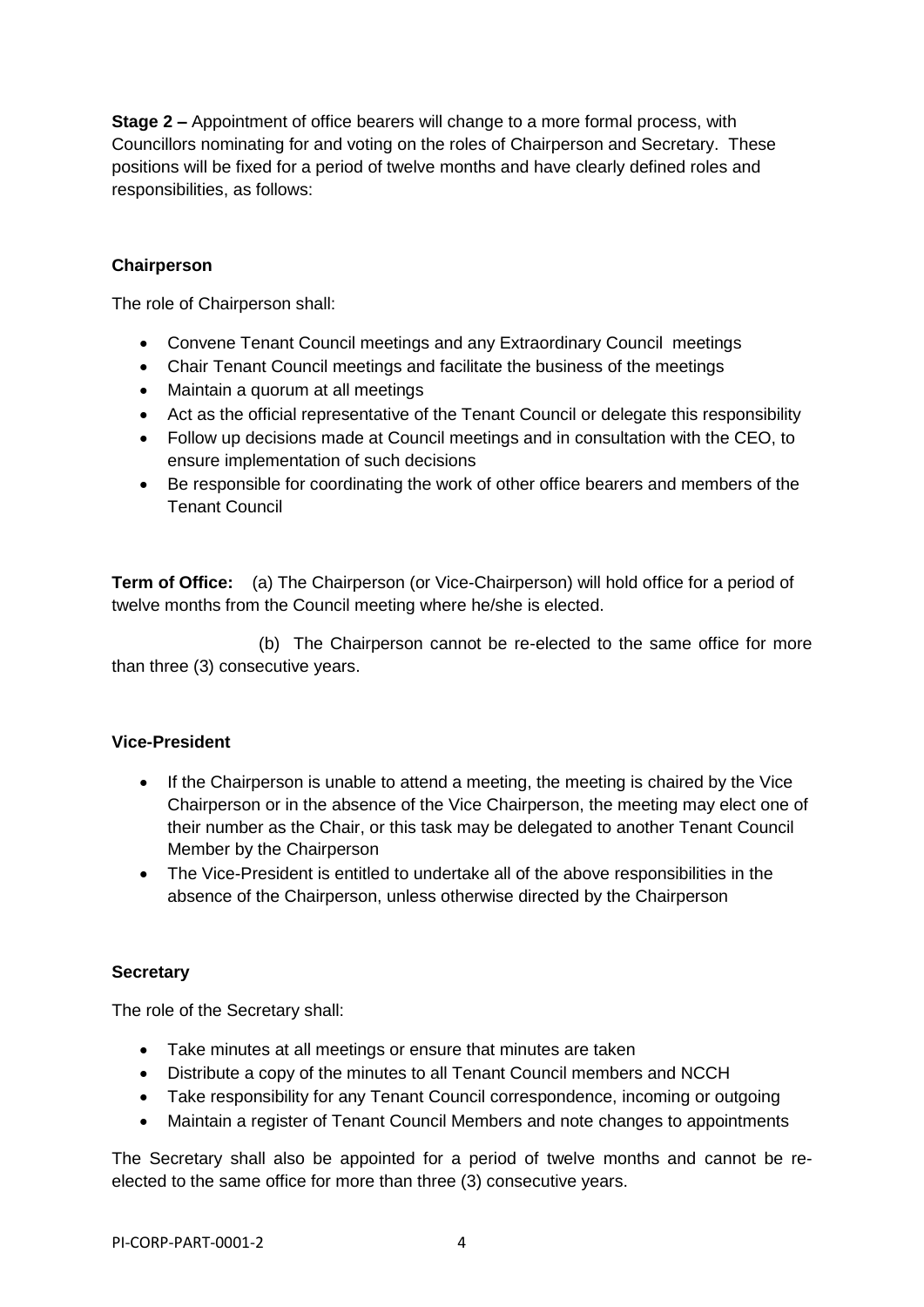#### **Frequency of meetings**

Six Tenant Council Meetings are held each year, preceded by a Tenant Forum on five occasions. Meetings will occur every two months, with the 2014 calendar being:

| Month (2104) | Location                | Other                    |
|--------------|-------------------------|--------------------------|
| February     | Lismore                 | <b>Tenant Forum</b>      |
| April        | Tweed Heads             | <b>Tenant Forum</b>      |
| June         | Byron Bay               | <b>Tenant Forum</b>      |
| August       | Murwillumbah            | <b>Tenant Forum</b>      |
| October      | Maclean                 | <b>Tenant Forum</b>      |
| November     | Lismore                 |                          |
| December     | Tweed Heads & Byron Bay | <b>Christmas Parties</b> |

A proposed 2015 calendar will be drawn up at the November meeting in Lismore.

#### **Location of meetings**

Meetings will be held across the geographic area covered by NCCH, being Tweed Heads to Grafton. Every effort will be made to support Tenant Council members travelling to a spread of locations, in order to give NCCH tenants the opportunity to have relevant issues discussed, advocated on and resolved. Over time, changes in the way meetings are conducted, ie. accessing Skype, will be explored by NCCH and members of the Tenant Council.

#### **Quorum for meetings**

A quorum for Tenant Council meetings shall be set at three members, regardless of the number of current Tenant Councillors.

#### **Attendance at meetings**

In addition to Tenant Council members, the Housing & Communities General Manager, or a senior delegate, shall also attend all Tenant Council meetings to represent NCCH. The CEO of NCCH and the Board representative shall also attend, at his/her discretion, especially in the case of an Extraordinary Tenant Council meeting being called or an agenda item under consideration which requires input from the CEO*.* If a Councillor fails to attend three consecutive meetings, for reasons other than illness, it shall be deemed that she/he is no longer a Tenant Council Member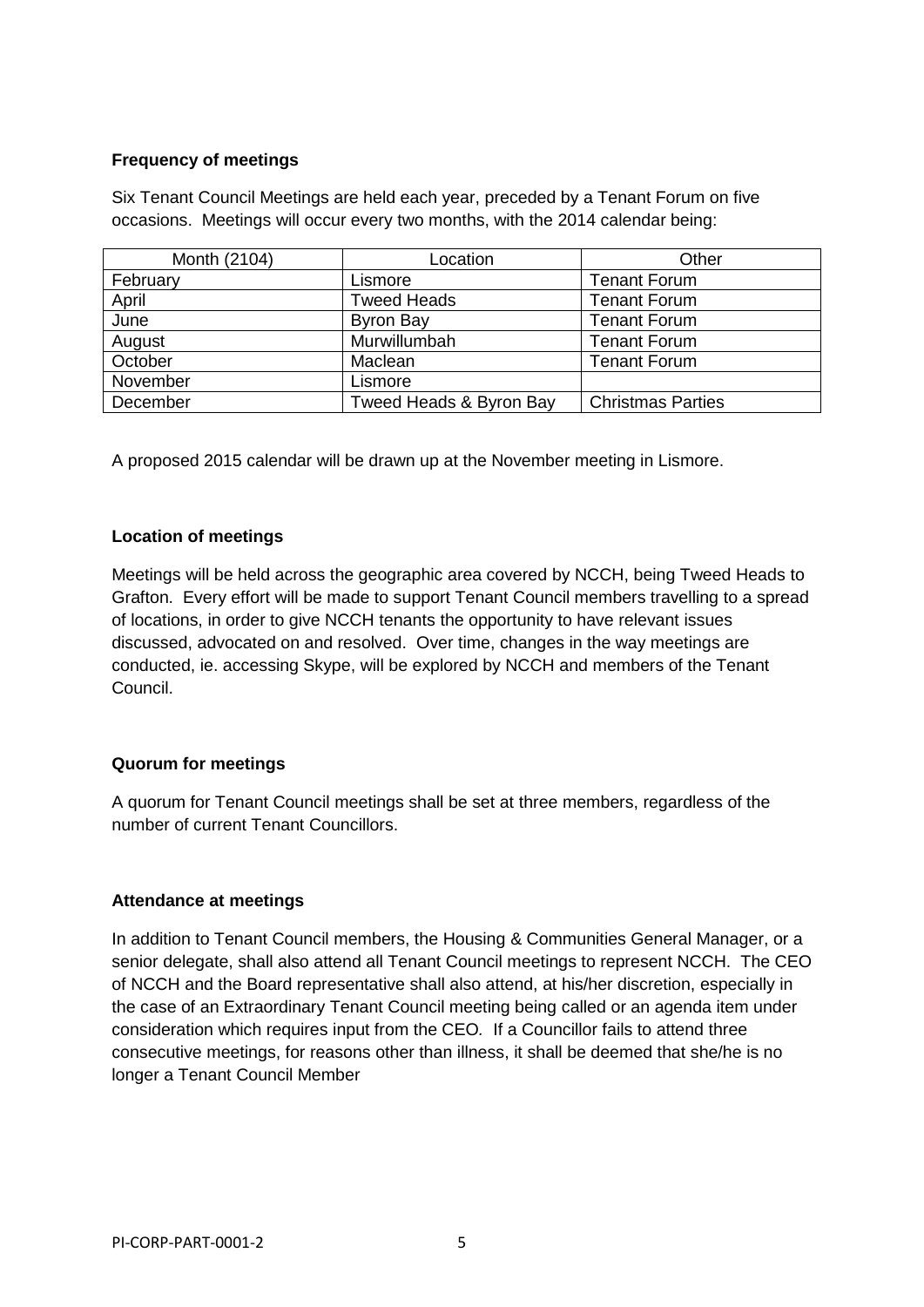## **Reimbursement**

There is no payment to Tenant Councillors, the role being voluntary and self-nominating on the part of each Council member. Reimbursement for out-of-pocket expenses will be paid in the case of travel to meetings.

#### **Agenda/Meeting format**

The meeting Agenda will be drawn up from notification of new business issues received from Tenant Council Members, NCCH tenants or NCCH staff. The meeting will start with Business Arising, consisting of unfinished issues from previous meeting/s that require further discussion and resolution. There will be Standing Item/s consisting of:

- Business Arising
- Reports from attendance at external meetings, eg., NSW Tenant Network meetings
- Key priority goal/s currently under consideration
- Forward planning for the next meeting and Tenant Forum

The meeting will close with a formal agenda item being *'*Strategic Gossip-Hot Topics'. This dedicated time will focus on issues that may have an impact on company business. There will also be an opportunity for Tenant Council members to have a formal ending where discussion can focus on 'What have we learned from today?".

Minutes of meetings will be distributed to Tenant Council Members and relevant NCCH staff and Board members within two weeks of the meeting date in order for decisions to be actioned in a timely and appropriate manner.

See Appendix B and C for recommended process for meetings

## **Key goals**

Each year the Tenant Council shall work in collaboration with NCCH on three to five issues which have been identified as priorities. Such issues include:

| Activity in 2014/15                                                                                                                                                | Partners/<br><b>Stakeholders</b>                                                     | <b>Expected</b><br><b>Outcome</b>                                                           | <b>Time</b><br>frame      |
|--------------------------------------------------------------------------------------------------------------------------------------------------------------------|--------------------------------------------------------------------------------------|---------------------------------------------------------------------------------------------|---------------------------|
| Participate in the development,<br>approval and implementation of<br>an Operational Plan for TC<br>Note: To be reviewed annually to<br>implement identified stages | <b>NCCH Staff</b><br>$\bullet$<br>Tenants<br>$\bullet$<br>Consultant                 | Operational Plan for<br><b>Tenant Council</b>                                               | <b>End August</b><br>2014 |
| <b>Orientation of new Tenant</b><br><b>Council Members</b>                                                                                                         | <b>NCCH</b><br>$\bullet$<br>Housing &<br>$\bullet$<br>Communities<br>General Manager | New TC members<br>conversant with<br><b>NCCH</b> core<br>business and the<br>role of the TC | Ongoing                   |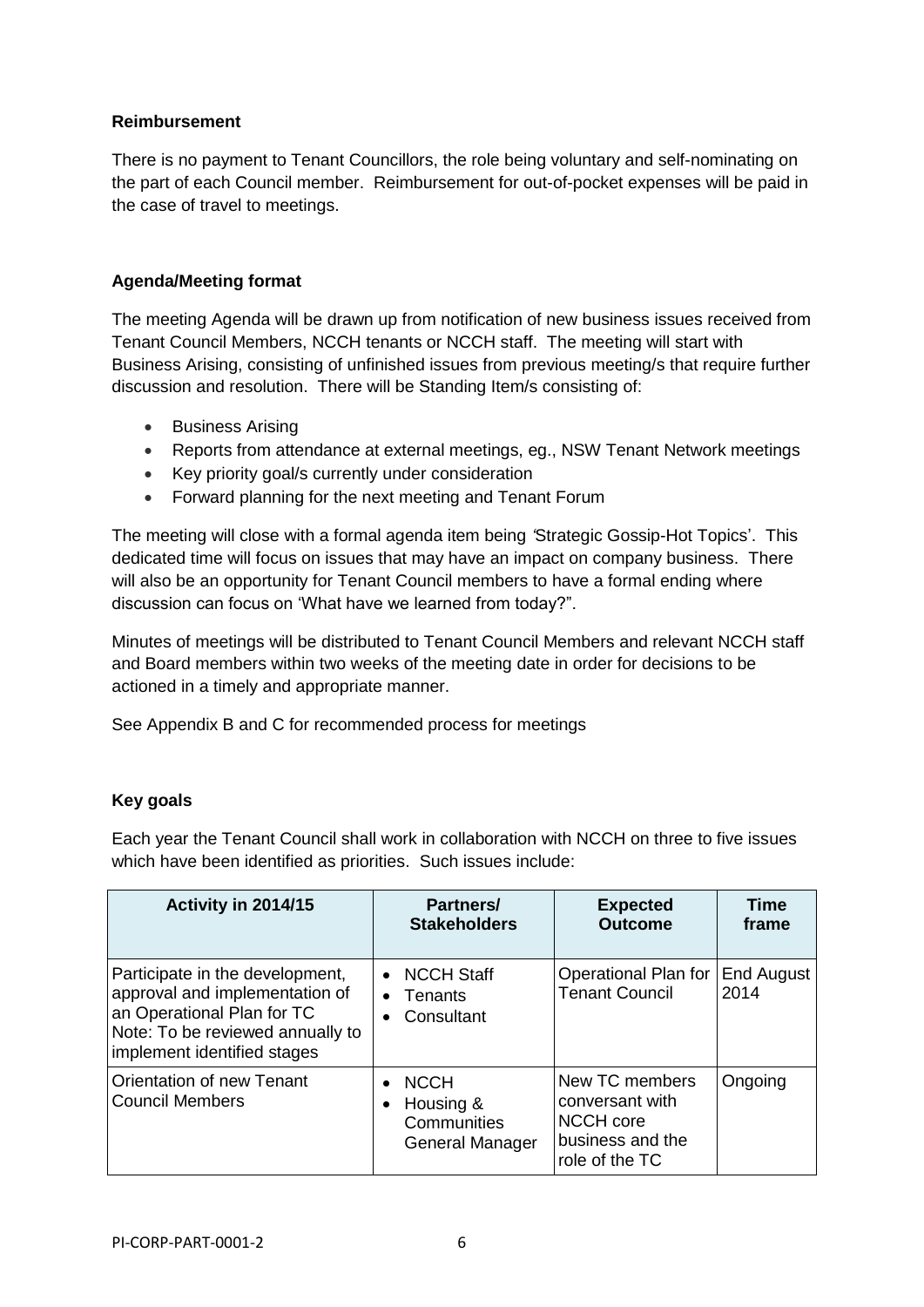| Activity in 2014/15                                                                                                | Partners/<br><b>Stakeholders</b>                                                             | <b>Expected</b><br><b>Outcome</b>                                             | Time<br>frame                      |
|--------------------------------------------------------------------------------------------------------------------|----------------------------------------------------------------------------------------------|-------------------------------------------------------------------------------|------------------------------------|
| Making written communication<br>with tenants more user-friendly                                                    | <b>NCCH</b><br>$\bullet$<br>Tenants<br>Tenancy<br>$\bullet$<br>Managers                      | Increased range of<br><b>NCCH Fact Sheets</b>                                 | Priority -<br>reviewed<br>annually |
| Increasing efficiency in terms of<br>repairs and maintenance                                                       | Tenancy<br>$\bullet$<br>Managers<br>Housing &<br>$\bullet$<br>Communities<br>General Manager | Reduction in terms<br>of complaints and/or<br>feedback re repairs             | Ongoing                            |
| Communication with neighbours<br>ways to improve tenant<br>communication, avoiding conflict,<br>dispute resolution | Tenants<br><b>NCCH</b> staff                                                                 | Improved relations<br>between tenants                                         | Ongoing                            |
| Recycling, waste minimisation,<br>green bins/compost, disposal of<br>large items                                   | Tenants<br><b>NCCH</b> staff<br>$\bullet$                                                    | More efficient<br>methods of waste<br>disposal, reduction<br>of contamination | Ongoing                            |

#### **Annual review of matters raised**

A review of matters raised at Tenant Council meetings, requiring action and resolution, will be maintained by the Tenant Council and presented in writing bi-annually to NCCH (end of June and November each year). Details of such issues can form part of NCCH's Annual Report, Strategic Plan, Quality Improvement Plan or Business Plan. This will also provide another opportunity for NCCH to be accountable and transparent in regard to day to day tenancy issues. Tenant Councillors will also be invited to attend the Annual General Meeting and one ordinary Board meeting each year, to provide the opportunity for feedback from the Tenant Council on issues of importance to the company.

## **NCCH Strategic Planning**

NCCH will actively seek input from the Tenant Council on the company's strategic planning process, involving the Tenant Council in every major review of the annual Strategic Plan.

#### **Observers at meetings**

NCCH tenants who are not members of the Tenant Council, or other outside stakeholders or guests, may attend meetings with the prior approval from Tenant Council members. At least two weeks' notice is required to request permission to attend a Tenant Council meeting, in order that all Tenant Council members may endorse the request.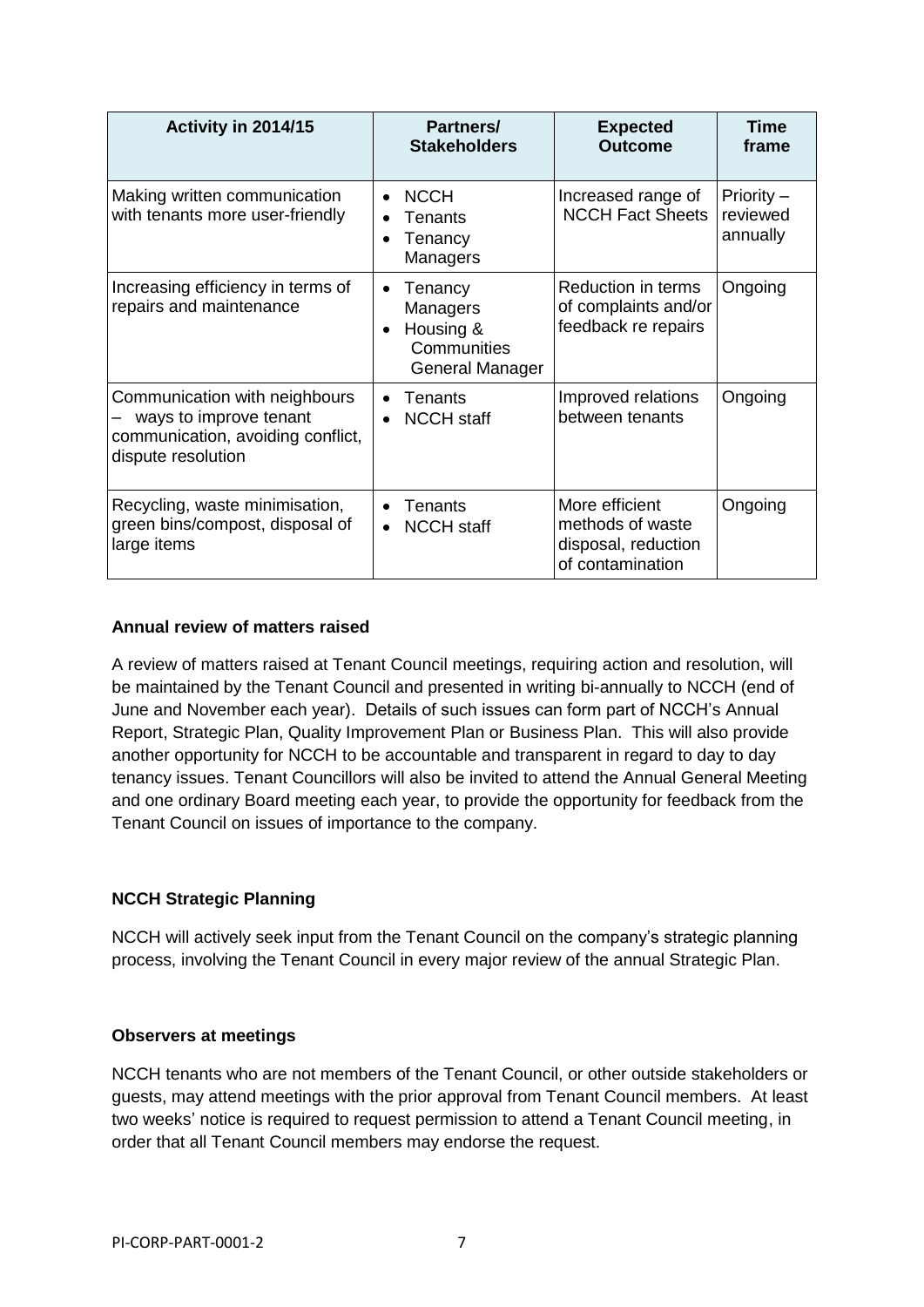## **Support from NCCH**

NCCH will support the Tenant Council to continue to operate as a high functioning, selfregulating entity. Examples of ways in which NCCH will provide support include, but will not be limited to:

- Organisation of six meetings throughout each calendar year, in terms of administrative support, venue booking, catering, etc
- Organisation of Tenant Forums to precede the Tenant Council meeting, in terms of administration support, catering, organisation of guest speakers and topics
- Support by NCCH personnel by attending the Tenant Council meetings and Tenant Forums, and in so doing, responding to issues raised at meetings or providing timely and appropriate follow-up to address issues raised by Tenant Council members or visiting tenants
- Support to Tenant Council in recruiting new members by way of compiling Tenant Council Fact Sheet/information pack, information in newsletters, mail outs, etc.
- Distribution of appropriate written materials, sourced either externally or within the organisation, to update and inform Tenant Council members on a range of issues
- Support to Tenant Council members to upskill in whatever areas they wish to increase their knowledge and skills in order to better carry out the role of Tenant Council member

#### **Risk Management**

(a) Tenant Council members are required to give three months' notice of their intention to resign from the position of Tenant Council Member, unless extenuating circumstances exist, eg. ill health, having to move away from the area, etc. It is imperative that *succession* planning occurs on both the part of NCCH and Tenant Council members to recruit to any vacant position and undertake complete handover of documents. In this way, the risk of unplanned attrition on the Tenant Council, which could lead to the Tenant Council becoming untenable will be avoided, ensuring longevity of its operation.

(b) If over a repeated period of time, a Tenant Councillor will not work constructively with others or is causing undue hindrance or problems to others, it is within the right of other Councillors to:

- Discuss the problem together first, in order to ensure clarity and develop a plan
- Highlight the problem to the Councillor concerned and request a change in his/her behaviour
- Develop a plan of action over a specific time frame for the change to occur, after which time if no change is evident, the Councillor in question will be asked to step down from the Tenant Council
- Ensure that every step has been taken to mentor the person concerned in order for a positive change to occur and to retain their membership of the Tenant Council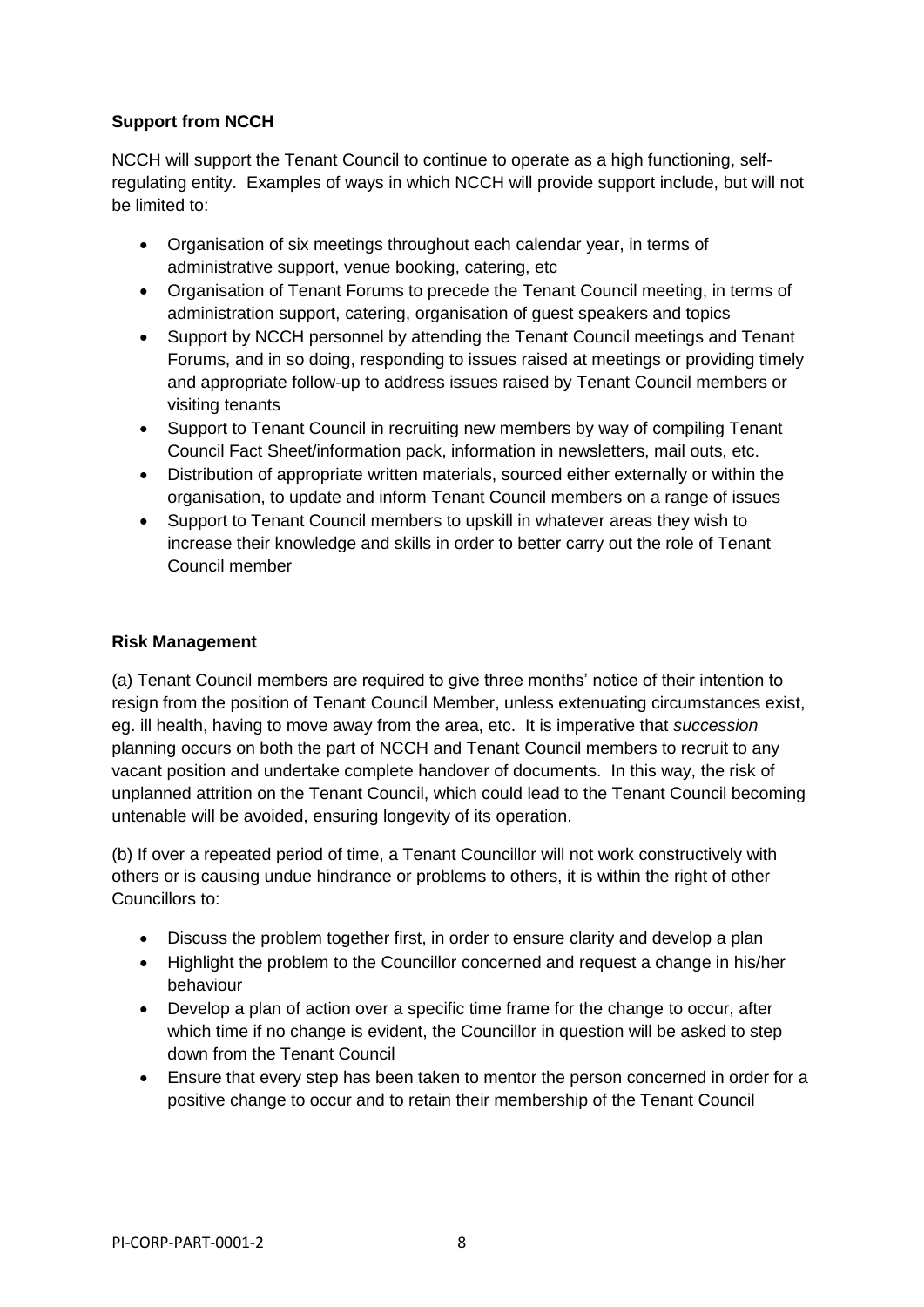#### **Changes to the Operational Framework**

Suggested changes to the Operational Framework can be recommended, together with relevant justification, by the Tenant Council, the NCCH CEO or the Board of the organisation. Any such changes will need to be ratified by the NCCH Board before being integrated into the document and the guidelines by which the Tenant Council operates.

## **Tenant Council Forums**

Five Tenant Forums will be held over a calendar year to coincide with Tenant Council meetings in February, April, June, August and October. The Forum will be held from 10.30 to 12 noon, before the bi-monthly Tenant Council meeting. Tenants will be welcomed to stay for lunch and participate in general discussion with NCCH staff or other tenants. A Calendar of Topics and Guest Speakers will be drawn up on an annual basis, with the aim of a guest speaker, or NCCH staff member, presenting each topic across the range of geographic meeting locations. The Forums will also provide the opportunity for tenants to table **issues of general concern**, which can be addressed by NCCH staff in the lunch break or followed up within a reasonable time period. Tenant Council members have the role of keeping NCCH accountable in terms of appropriate and timely follow up on issues raised at Tenant Forums.

Suggested topics/speakers, who would attend at all Forum/meeting sites, could include:

- o Energy & Water Ombudsman NSW
- o Public Transport/Community Transport
- o Aged Care
- o Tenant Advice Service (Tenants Rights)
- o Fire Safety in the House
- o Police/General home security
- o Centrelink/income changes
- o Department of Fair Trading/consumer rights
- o Health/Preventing Falls
- o Council: Community Development Officer/waste collection, recycling

Tenant Forums will have:

- an identified Facilitator
- a 'talking stick' circulated for tenants/audience, with the facilitator timing each person's use of the talking stick
- feedback forms available that can be completed by tenants regarding specific and/or individual issues and given to NCCH staff in attendance, or posted to NCCH
- NCCH Website orientation for tenants attending the Forum.

See Appendix *B and C* for recommended process for meetings.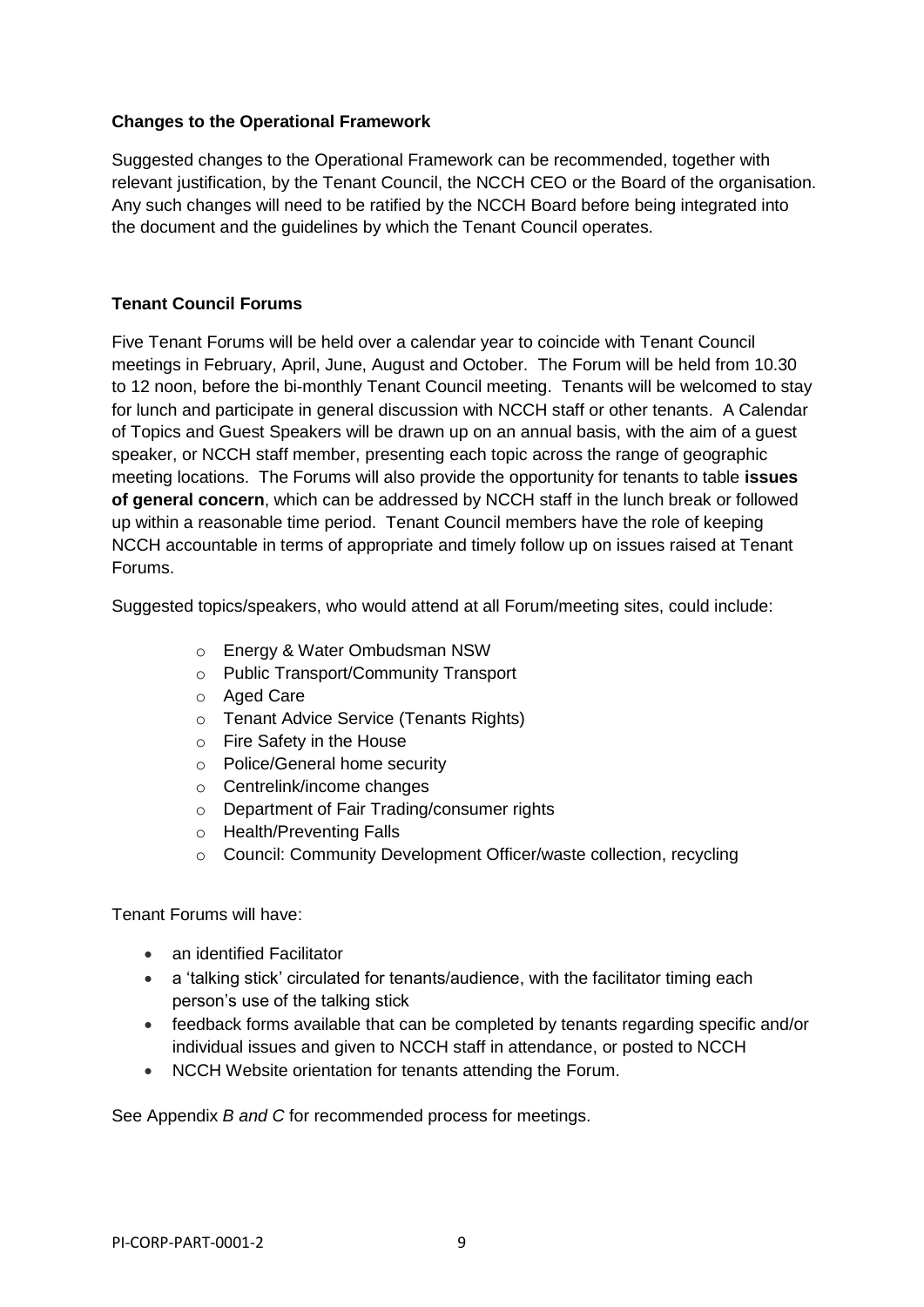## **Stakeholders**

Tenant Councillors will make every effort to maintain positive working relationships with tenants, NCCH staff and Board members. It is expected that reciprocal and beneficial working relationships will also be maintained by all stakeholders.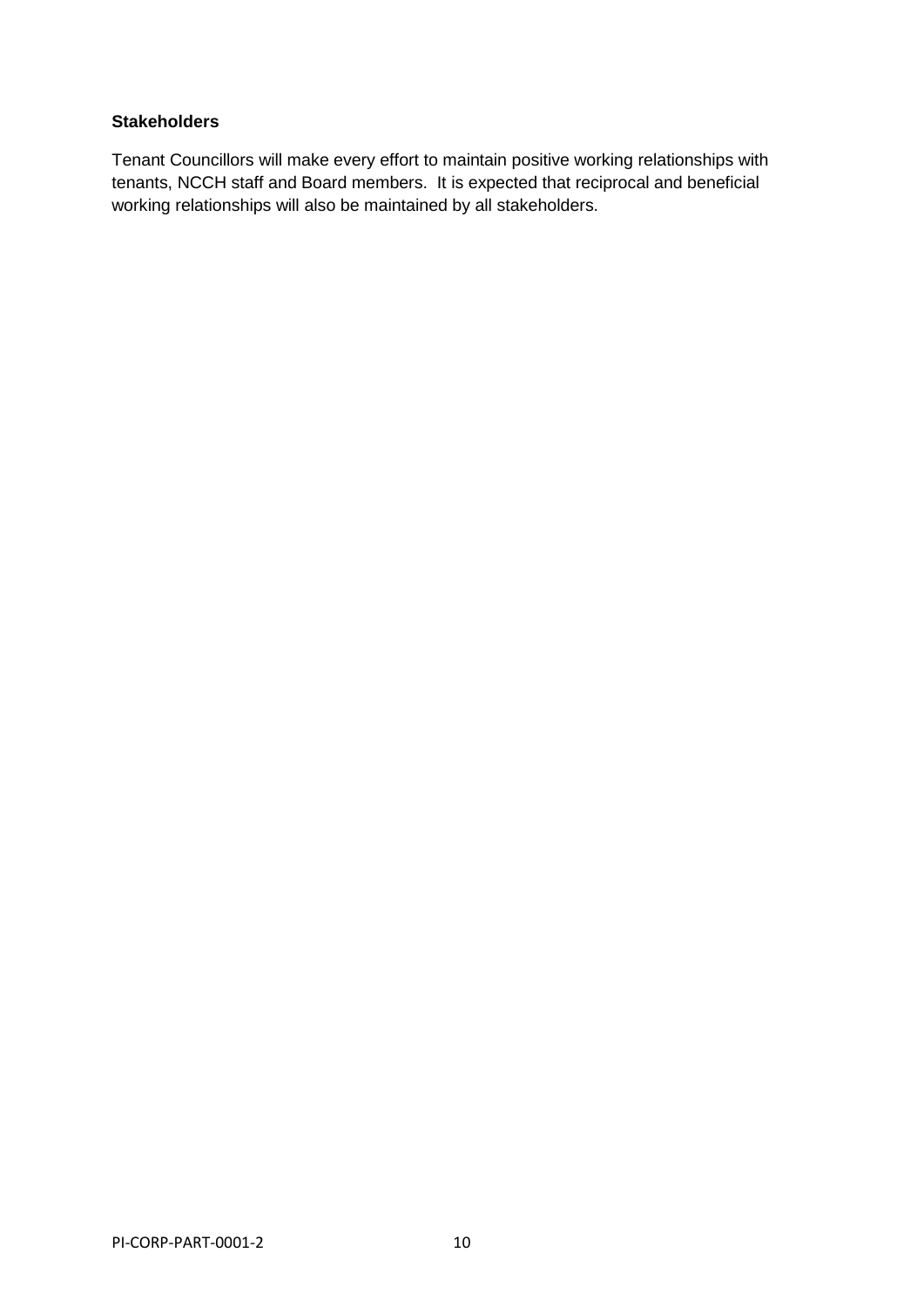## **Appendix A**

## **TENANT COUNCIL CODE OF CONDUCT**

North Coast Community Housing (NCCH) commits itself to ethical, professional and lawful conduct, including proper use of confidential and private information and appropriate behaviour from those acting on behalf of NCCH or its tenants. To this end, Tenant Council members are to act according to the Operational Framework of the Tenant Council and to abide by the following Code of Conduct:

Personal behaviour – I will:

- act honestly, in good faith and in the best interests of the organisation as a whole;
- use due care and diligence in fulfilling the functions of office;
- **•** recognise that the primary responsibility is to the organisation as a whole but should, where appropriate, have regard to the interests of all stakeholders, and in particular NCCH Tenants;
- make decisions fairly, impartially and promptly, considering all available information, legislation, policies and procedures;
- not take advantage of being in the position of a Tenant Council member;

Communication and official information – I will:

- not make improper use of information acquired as a Tenant Council member;
- ensure that confidential information received as a Tenant Council member in the course of exercising that role remains the property of the organisation from which it was obtained;
- agree that it is improper to disclose confidential information or allow it to be disclosed, unless that disclosure has been authorised by the organisation, or the person from whom the information has been provided;

Conflicts of interest – I will:

- not allow personal interests or the interest of any associated person to conflict with the interest of the organisation;
- **EXEDENT All always declare a perceived conflict of interest, eg, if the subject under discussion relates** to the complex in which I reside or a related issue;

Relationships with others – I will:

- contribute to a harmonious, collaborative and productive work environment with fellow Tenant Council members, ensuring professional working relationships at all times;
- treat members of the public, NCCH staff and Tenant Council colleagues with respect, courtesy, honesty and fairness, having proper regard for their interests, rights, safety and welfare;
- not harass, bully or discriminate against members of the public, NCCH staff or other Tenant Council members;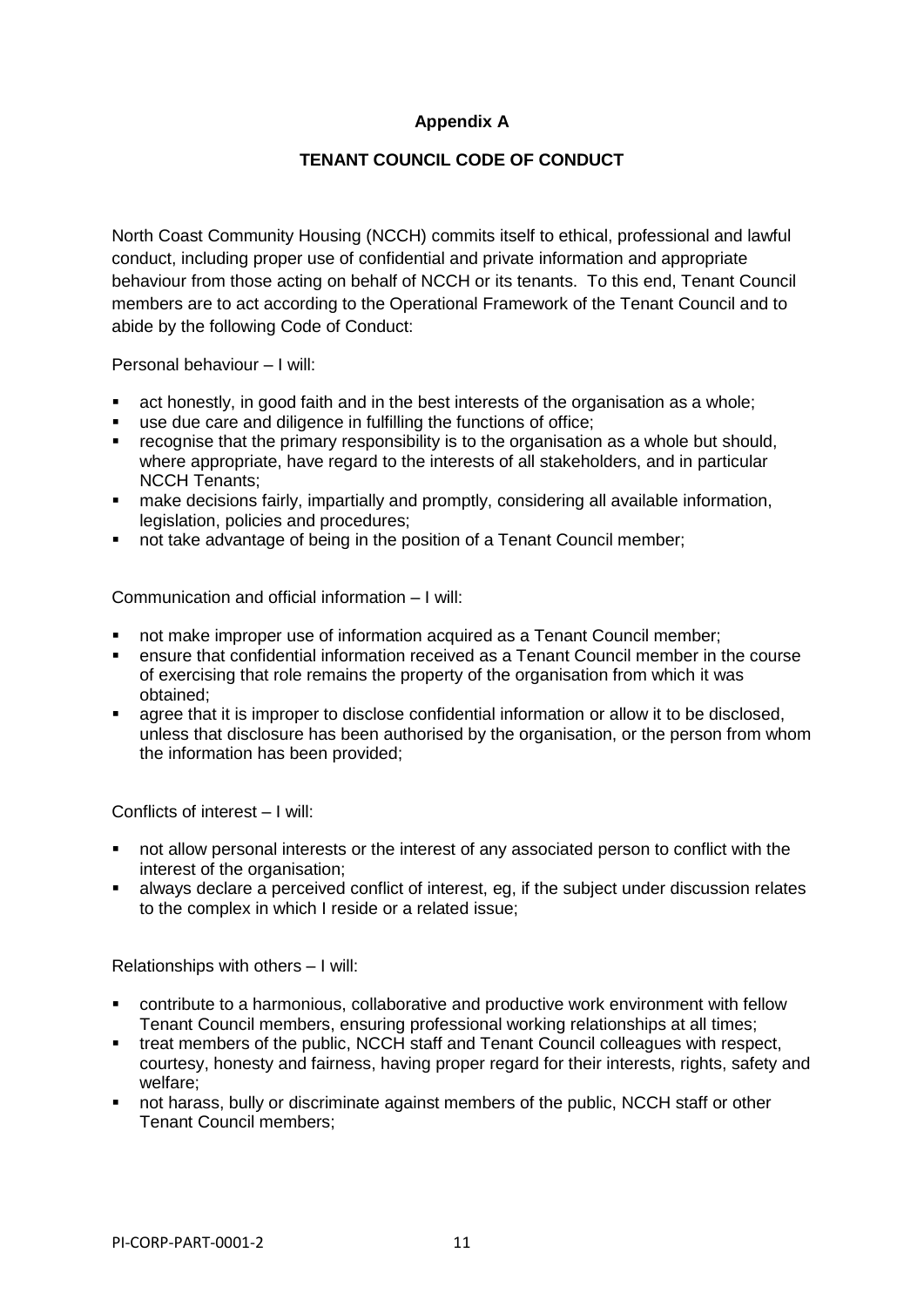Fraudulent and corrupt behaviour – I will:

- not engage in conduct likely to bring discredit to the organisation;
- report any fraudulent or corrupt behaviour, and
- comply at all times with the spirit, as well as the letter, of the law.

I have read, understand and will abide by the conditions of the Code of Conduct of the Tenant Council of North Coast Community Housing and to the conditions as set out above for Tenant Council members.

PI-CORP-PART-0001-2 12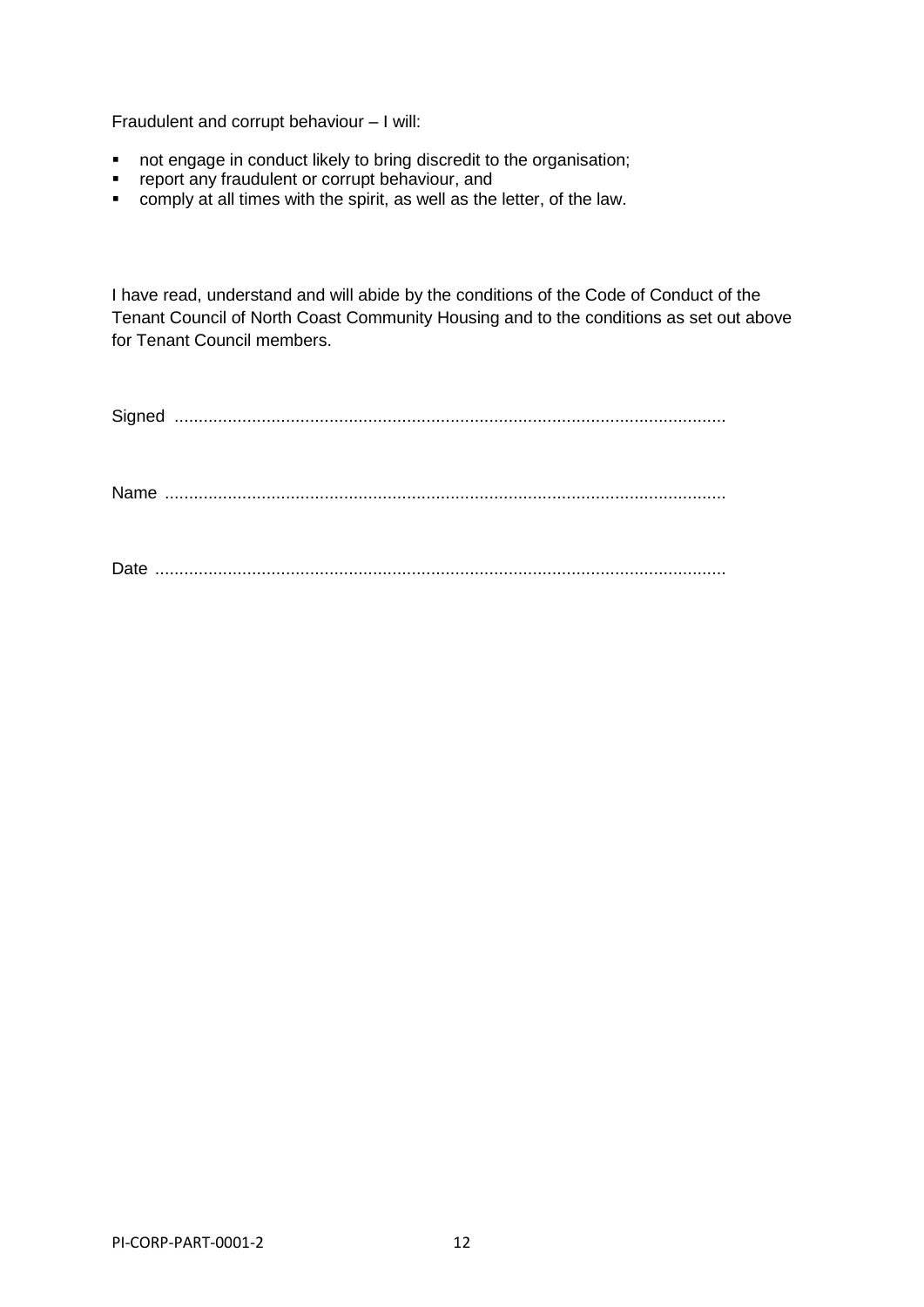## **Appendix B**

## **ACKNOWLEDGMENT OF COUNTRY AND INTRODUCTIONS**

The following is a recommended process to follow for Tenant Council meetings or Tenant Forums in relation to:

#### **Acknowledgment of Country:**

#### **Tweed**:

I would like to acknowledge the Nganduwal Minjungbal People of the northern end of Bundjalung country, Traditional Custodians of the land on which this meeting is taking place, and pay tribute to the unique role they play in the life of this region. I would also like to pay respect to the Elders both past and present and extend that respect to other Indigenous Australians who are present today.

#### **Lismore**:

I would like to acknowledge the Widjabal People of the Bundjalung Nation, Traditional Custodians of the land on which this meeting is taking place, and pay tribute to the unique role they play in the life of this region. I would also like to pay respect to the Elders both past and present and extend that respect to other Indigenous Australians who are present today.

#### **Clarence**:

I would like to acknowledge the Bundjalung, Gumbaingirr and Yaegl peoples, Traditional Custodians of these lands on which this meeting is taking place and pay tribute to the unique role they place in the life of this region. I would also like to pay respect to the Elders, both past and present and extend that respect to other Indigenous Australians who are present today.

#### **Introductions:**

After Acknowledgment of Country, the Facilitator will welcome all those present, and ensure that introductions are carried out of Tenant Council Members, NCCH Board Member/s, NCCH staff, guest speakers and other stakeholders. An invitation will be extended to tenants present to introduce themselves by stating their name and address. This will especially apply to introductions at the beginning of the Tenant Forum, where a designated time will be set aside for any tenants to present **issues of general concern.** Issues specific to a tenant are required to be dealt with by NCCH staff at a more appropriate time, and/or by inviting the tenant to complete a feedback form, available at the Tenant Forum.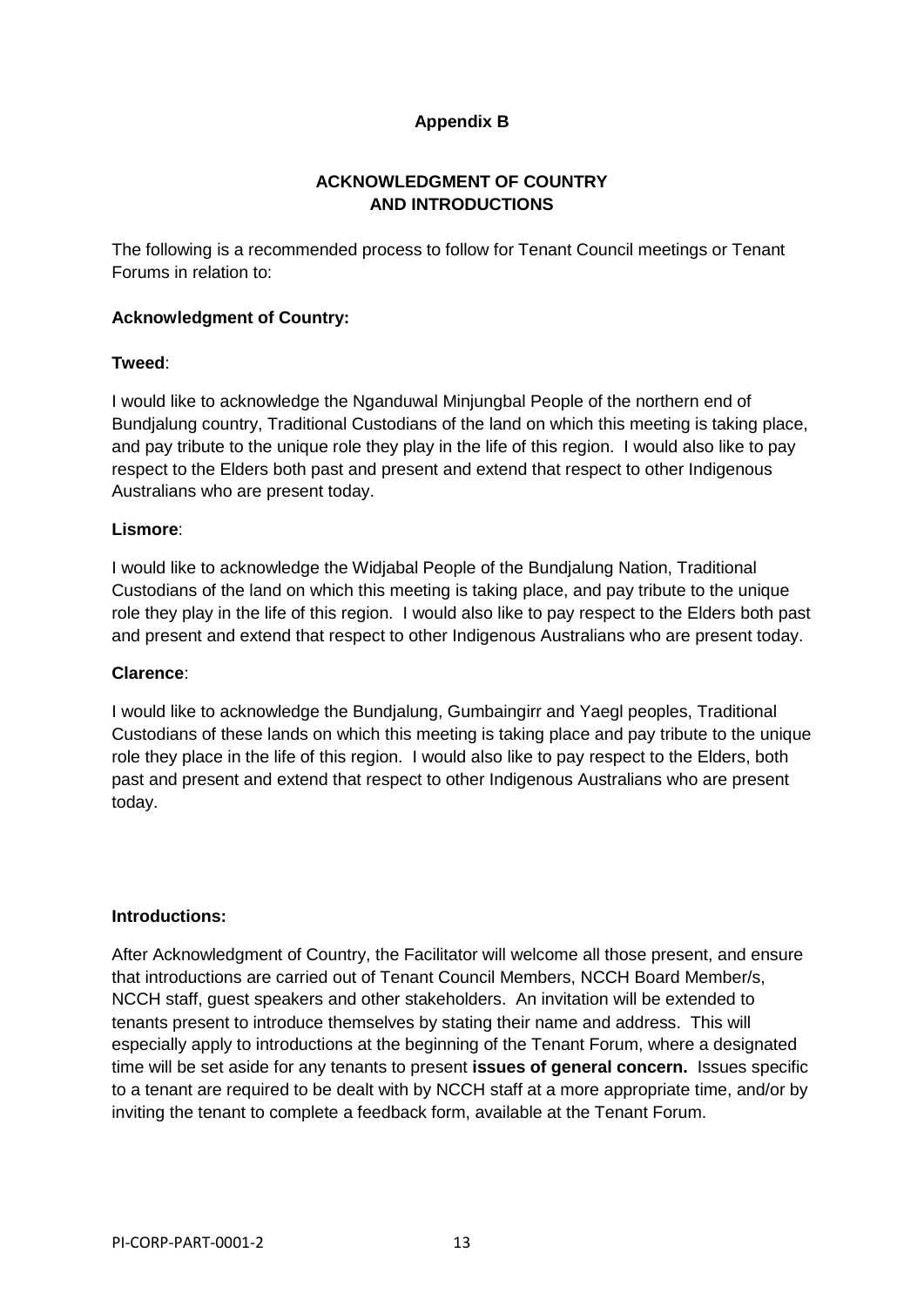## **Appendix C**

## **GUIDELINES FOR MEETING FACILITATION**

#### **Meeting procedure**

- **Motivator**: The motivator will get people to the table on time, organise the minute book, give people 5 minute warning, etc.
- **Setting the [agenda.](http://en.wikipedia.org/wiki/Agenda_%28meeting%29)** The agenda will be put together during the two months leading up to the meeting. The facilitator will note any Business Arising from the previous meeting and table those items at the beginning of the meeting.
- **Minutes.** A minute taker will have been identified at the end of the previous meeting (along with a motivator and facilitator for the next meeting). Minutes are to be distributed within two weeks of the meeting date.
- **Role of participants**: To take responsibility for speaking out as needed and to support the facilitator role and not undermine it.

#### **The role of the Facilitator**

At the beginning of the meeting, the Facilitator asks the group to decide on a finishing time, requests people to turn off mobiles, generally sets the scene to *focus* people present.

During the meeting, the facilitator:

- Gives a reminder that meeting content and process is confidential and only *outcomes* are to be disclosed
- Gives reminder that the *decisions belong to everyone*
- Reminds people on the *agreed finish time* for the meeting
- Identifies *Business Arising and order of Agenda*
- *Keeps time* throughout the meeting
- *Manages the group process* and individuals within the group

Bring out opinions:

- Encourage the expression of various viewpoints the more important the decision, the more important it is to have all pertinent information (facts, feelings, and opinions).
- Call attention to strong disagreements. When handled forthrightly, differences of opinion yield creative solutions.
- Ask people to speak for themselves and to be specific. Discourage statements like, "Some people seem to feel…….." or "What she/he is trying to say is ….." or "We need to……" or "I think we should…..".